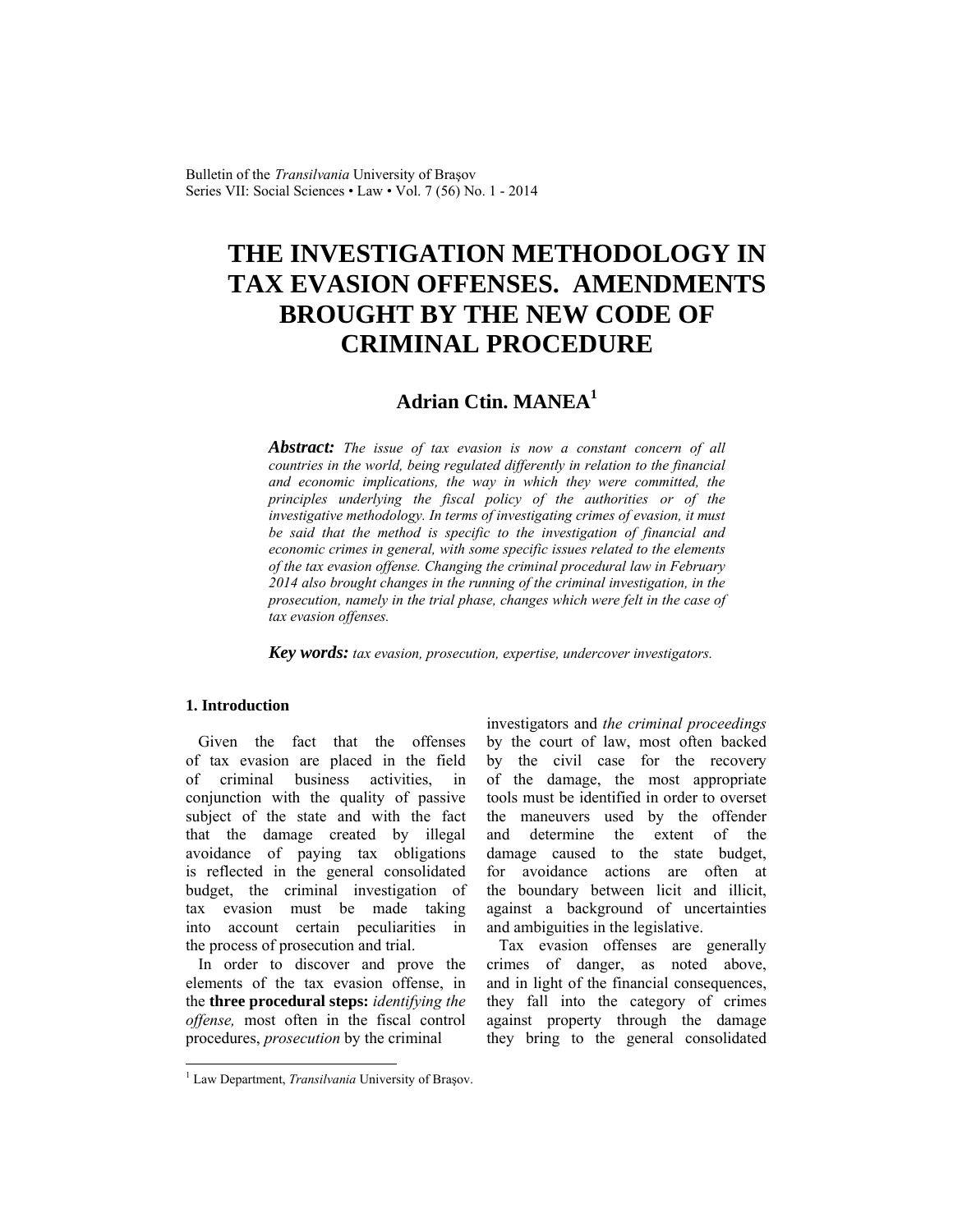budget and to the local ones, and thus the damage to the business environment.

Being intentional criminal acts, in most cases the intention being classified according to purpose - avoiding the payment of tax liabilities - each tax scam is unique in its own way, for the perpetrator usually tries to place his/her actions in pseudo-legality in order to inspire confidence and thus evade the inquiry of the financial control bodies.

Thus, not infrequently, it is found that tax evasion offenders are well acquainted to the financial and tax law, have knowledge of the organization of the accounts of a legal person, or know the mechanisms employed in order to achieve certain deductions or tax incentives, all this knowledge being used with the purpose of avoiding the payment of tax to the state budget.

### **2. The first procedural step: identifying the offense**

Regarding the first step in the procedure of investigating tax evasion, namely the stage of identifying tax offenses, it must be said that it usually overlaps fiscal control operations, operations being in the competence of tax authorities.

Thus, through the records of tax or customs control established by the competent tax authority, the acts of evasion are identified, together with factual circumstances in which they were committed, the criminal investigation body also being apprised when the deed involves criminal elements, under art .108 Romanian Fiscal Procedure Code.

According to Article 108 in the Romanian Fiscal Procedure Code, (1) *the tax authorities will notify the prosecution in relation to the findings of the tax audit that could meet the elements of an offense, under*  *the conditions stipulated by the criminal law.*

*(2) In the cases referred to in paragraph (1), the inspection bodies are required to draw up a report signed by the inspecting body and by the taxpayer being inspected, with or without explanations or objections from the taxpayer. If the one subjected to control refuses to sign the control report, the tax auditor shall record this in the report. In all cases, the report will be communicated to the taxpayer.*

By virtue of the control attributions, the tax authorities will identify deeds committed by the taxpayer in the drawn-up report and if there are elements actually claiming the existence of a crime, the report must state the rules of criminal law and the need for referral to courts to continue investigations into the offense in terms of verifying the evasion.

Along with the notification of the criminal investigation bodies, tax authorities communicate the control report to the taxpayer so that he/she is aware of the facts found and of the notification of the criminal investigation bodies of the facts alleged.

Considering the Romanian criminal procedural system, the notification of the prosecution can be achieved either through external ways - the report drawn up by the competent tax authority, or by internal means - ex officio referral [4], in the absence of an express stipulation. With regard to the offenses regulated by Law no.241/2005, the referral can come in either of the two ways.

Unlike the French law, the exercise of criminal action in tax evasion is conditioned by a complaint of the fiscal administration, i.e. a tax administrative body *(Commission des infractions fiscales* is the tax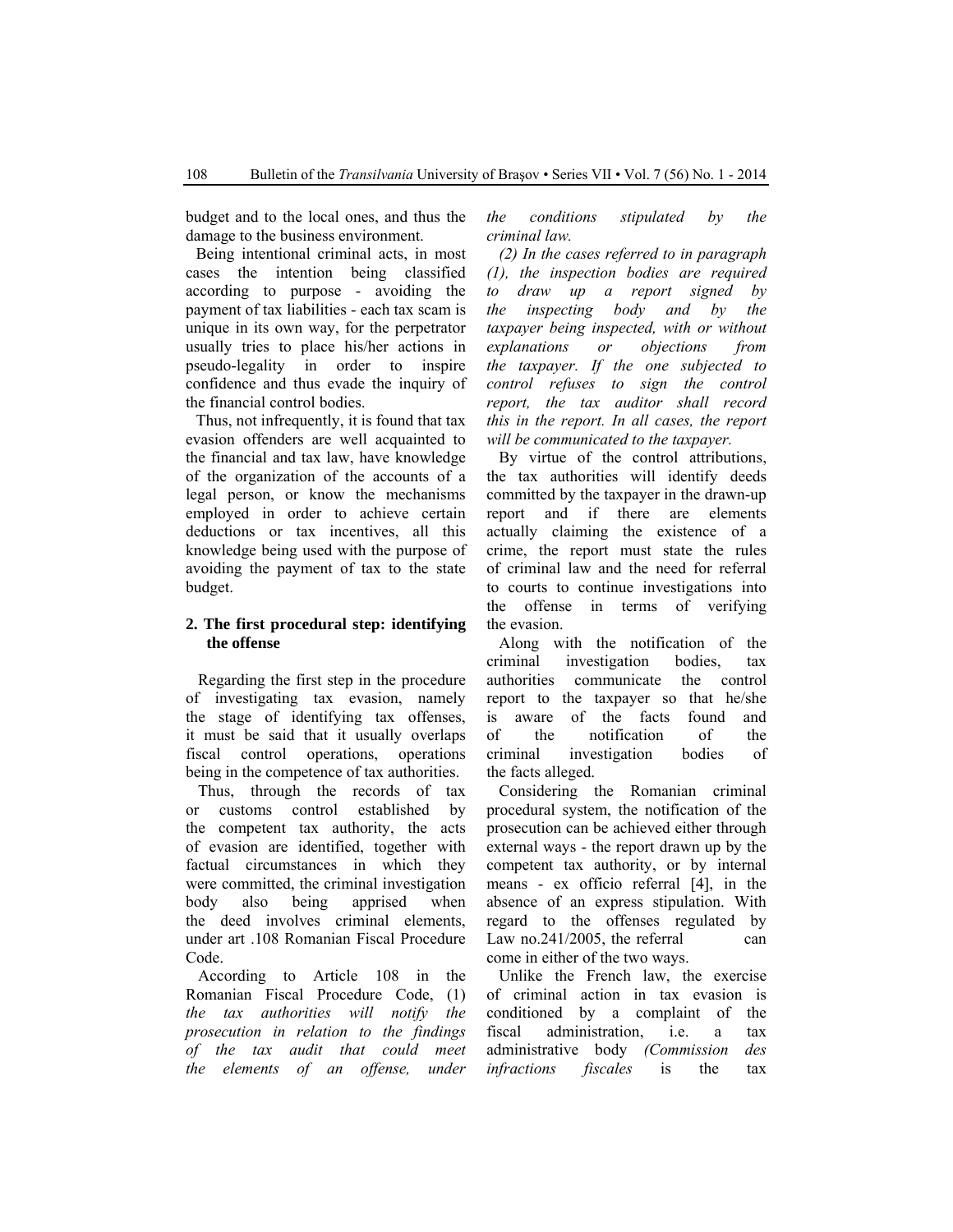administration authority that notifies the criminal investigation bodies in the French legal system), which appreciates on the advisability of prosecution and decides on the referral of the public prosecutor, after following a prior mandatory procedure [2].

The usefulness of starting prosecution only upon the complaint of the tax administration is objectionable in terms of limiting the modality of notification of the judicial bodies, but the advantage of this system is given by the specific tax law in relation to criminal law and criminal procedure in identifying the tax irregularities with a criminal character.

#### **3. The second procedural step: prosecution**

The second phase, prosecution, initiated either by the relevant fiscal or customs control body or by ex officio referral involves solving the case by the prosecutor and thus gathering evidence in support of the resolution given by the prosecutor.

Regarding the evidence gathered in the prosecution stage, irrespective of the findings of the fiscal or customs control bodies, the prosecution is independent in managing its own specific criminal evidence, characteristic of criminal proceedings, but without totally excluding the information and the findings of the tax administration.

The authority in prosecution and trial of the facts strictly related to tax evasion is given by the legislature to the prosecutors in the Department of the public prosecutor attached to courts, respectively to the criminal division of the court in case of judgment in the first instance, by derogation from the rule regarding the authority of judges and prosecutors' offices attached to courts, according to Law no.202/2010 [10], which was amended and supplemented by Article 27 of the Criminal Procedure Code of 1968 by introducing letter  $e^{-1}$  expressly referring to the offenses under Article 9 of Law no. 241/2005 and the money laundering offenses, this offense being omitted from the regulation of the previous Article 27 of the Criminal Procedure Code until 2010, so that all the evasion-related offenses and the connected ones fell on the competence of courts and public prosecutors' departments attached to courts.

Consequently, the general rule of jurisdiction of courts and the prosecutor's offices attached to courts as courts of first instance applies under the old Code of Criminal Procedure of 1968, regarding related offenses of tax evasion provided for by Articles 3-8 in Law no.241/2005, this rule becoming a generalized one now to all tax evasion offenses covered by Law no.241/2005 under the provisions of Article 35 and Article 36 of the New Code of Criminal Procedure [11].

If by June 2013, the National Anticorruption Directorate had jurisdiction in the prosecution of the offenses under Law no.241/2005 if a material damage of more than the equivalent in RON of EUR 1,000,000 was caused, according to article 13 paragraph  $1 \wedge 2$  of Ordinance no.43/2002 [8], currently, by the modification of art.I in GEO no. 63/2013 [9], justified by reducing the duration of investigations by relieving the National Anticorruption Directorate as it was found that there is a direct link between tax evasion or fraud and high-level corruption, such as to justify the competence of National Anticorruption Directorate to investigate the crimes listed, the criminal jurisdiction belongs to the department of the public prosecutor attached to the county courts (as regulation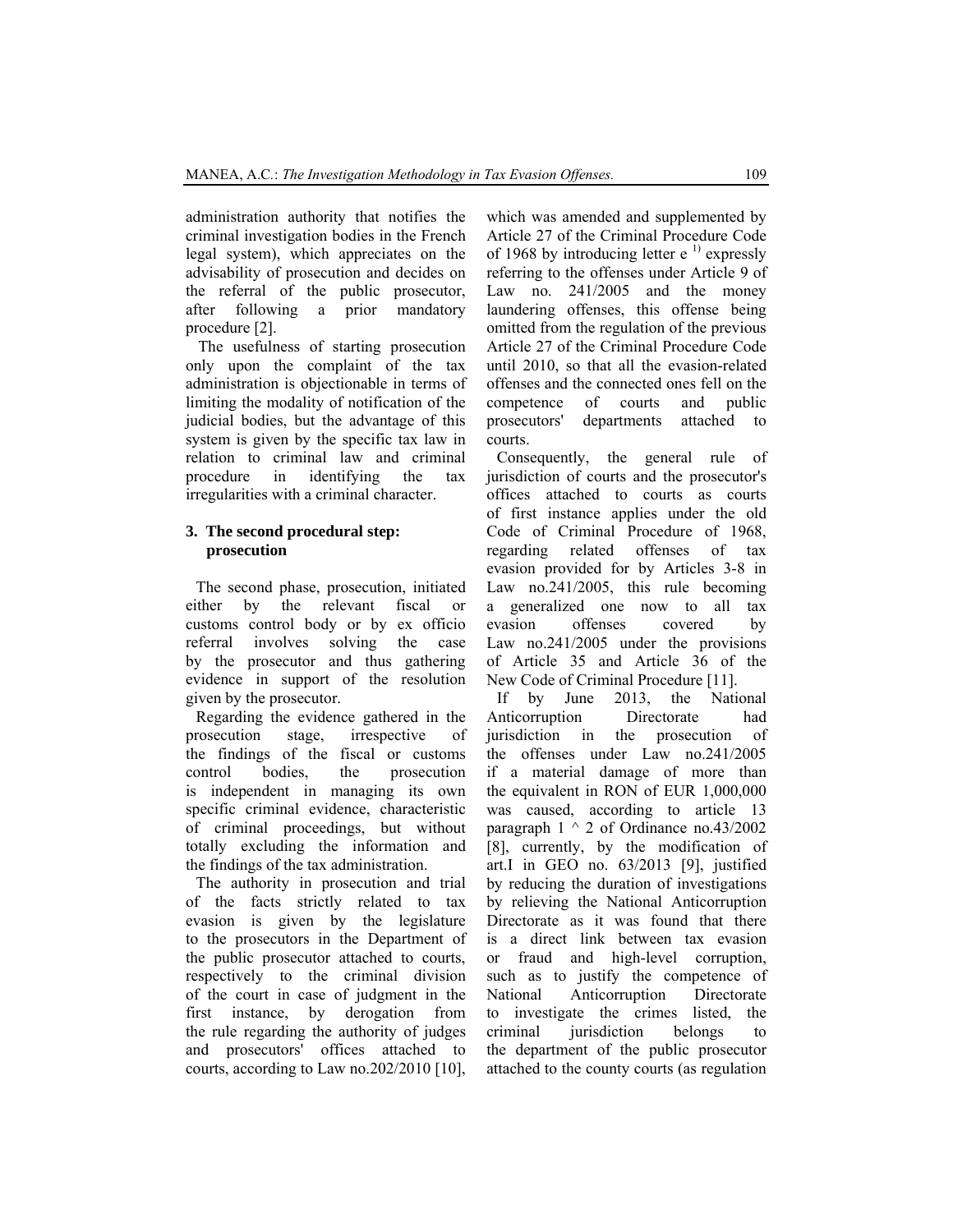of the proper jurisdiction under the old Code of Criminal Procedure) and, respectively, attached to the courts, according to the New Criminal Procedure Code, regardless of the amount of damage caused by the evasion offenses provided for by Articles 3, 8 and 9 of Law no.241/2005.

The complexity of tax evasion cases, the perpetrators' ability to interpret and apply the provisions of tax law which are subject to interpretation in order to give the appearance of legality to certain escapist transactions, but also the particularities of tax legislation and of accounting operations often require the use of specialized judicial expertise both in accounting and in the technical domain, which are aimed at objectively establishing the mechanisms used to defraud the state budget, the extent of damage produced to the consolidated state budget, the degree of involvement of individuals specialized in financial and accounting operations, the technical possibility to recover the damage.

Thus, the accounting expertise aims at establishing, by tax experts and accountants, the objective truth regarding the financial situation of taxpayers, the legality of primary documents and the accounts, the real situation regarding the expenses recorded and of the revenue declared with the ones actually achieved, establishing the legal amount of taxes owed by the taxpayer and the amount actually paid to establish the pecuniary damage caused, determining the accountability of people in the elaboration and management of accounting records for corporate taxpayers.

Prosecutors rule the administration of technical and scientific expertise or handwriting expertise in order to identify the authors of the documents - documents of primary evidence, statements regarding the headquarters of the economic agent or their change in case of incomplete or improper documents of the kind mentioned are discovered in the possession of the investigated taxpayer either by tax inspectors or by the criminal prosecution bodies.

In case of investigations on tax evasion offenses provided for in Article 9, paragraph 1, letter d in Law no.241/2005, scientific and technical expertise may be carried out during prosecution by order of the prosecutor on the case in order to establish methods used to alter the memory of the taximeters or electronic cash registers or any other means of data storage and to identify the way in which these alterations have affected the accurate accounting records, in which case these expert findings corroborate those of the accounting expertise in order to determine the damage caused by the circumvention total or partial - from tax obligations to the state budget.

Regarding the crime investigation techniques in tax evasion, in the prosecution phase it should be noted that due to the nature of these crimes and the economic links between tax evasion and corruption and money laundering, in case there are serious and concrete indications that crimes of tax evasion have been committed or are being committed causing important prejudice or in an organized criminal group, with the authorization of the prosecutor on the case, undercover investigators or investigators with real identity can be used in order to discover the facts, identify the perpetrators and obtain evidence [3].

The undercover investigator or the collaborator is any person who on behalf of or with the consent of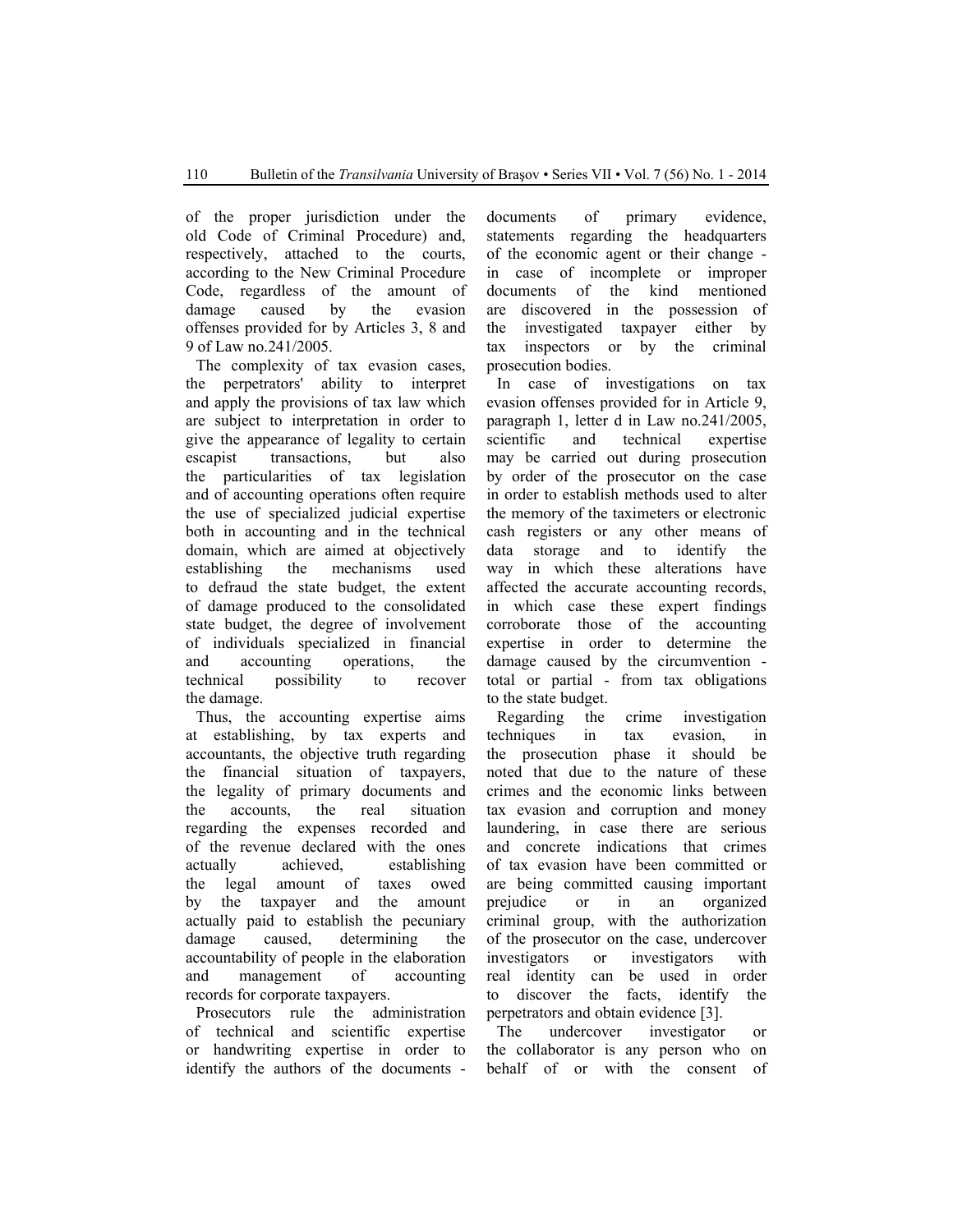the legitimate authority is involved in some form of participation in a criminal offense, so that the guilt of the other participants can be proven and they can be held liable.

The institution of the undercover investigator was first introduced in the Romanian legislation and the criminal procedures in Article 21 of Law no.143/2000 on preventing and combating trafficking and illicit drug use, being subsequently included in the text of Law No. 78/2000 on preventing, discovering and sanctioning corruption and in the text of Law no.39/2003 on preventing and combating organized crime.

By Law no.281/2003 amending and supplementing the Criminal Procedure Code and certain special laws, namely Law no.356/2006, the Criminal Procedure Code was modified, art. 224^1 and 224^4 being introduced and then modified, regulating the institution of the undercover investigator and the specific procedure thereof. The settlement of the New Code of Criminal Procedure, the special method of surveillance and investigation using undercover investigators is regulated by art.138 paragraph 1 and paragraph 10, articles 148-150 of the New Code of Criminal Procedure from 02/01/2014.

In order to obtain new information and evidence, and to verify and prove existing information held by tax inspectors on the illegal activities of the people suspected, the stakeout technique is also used, which aims at establishing by direct observation, photography, filming or other technical means the concerns and actions of certain people, places of meeting, reception or transmission of goods or values, contacts with influential public officials, interested in or with certain powers or in conducting the respective business or fiscal accounting procedures as well as in the cases where, based on the existing information, conditions are created for catching in the act criminals involved in operations of tax evasion, with significant damage to national economy [3].

And in case of tax evasion offenses, in order to identify the perpetrators and objectively establish the truth concerning the financial situation of the suspected taxpayers, tape conversations and videos can be successfully used as means of investigation by the judicial police in order to prove the circumstances which preceded, accompanied or followed the perpetration of the criminal offense, the participants, the degree of participation, the goods that were subject to criminal activity and the means used [1].

The interception and recording of conversations or communications, a form of mutual legal assistance in criminal matters among the Member States of the European Union shall be authorized under article 140, paragraph 1 of the New Criminal Procedure Code, *at the request of the prosecutor, by the judge of rights and freedoms from the corresponding court responsible to hear the case in the first instance or the one equivalent in degree to this, in whose jurisdiction are the headquarters of the prosecutor who made the request,* for a limited period of 30 days, with the possibility of extension under article 140 alin.8 of the New Criminal Procedure Code. Prior to 01/02/2014, the authorization for using the intercepts and records of conversations and communications between offenders was given by the prosecutor under former Article 91 ^ 1, Criminal Procedure Code of 1968.

According to art. 91  $\land$  1, paragraph 1 of the Criminal Procedure *Code of 1968,*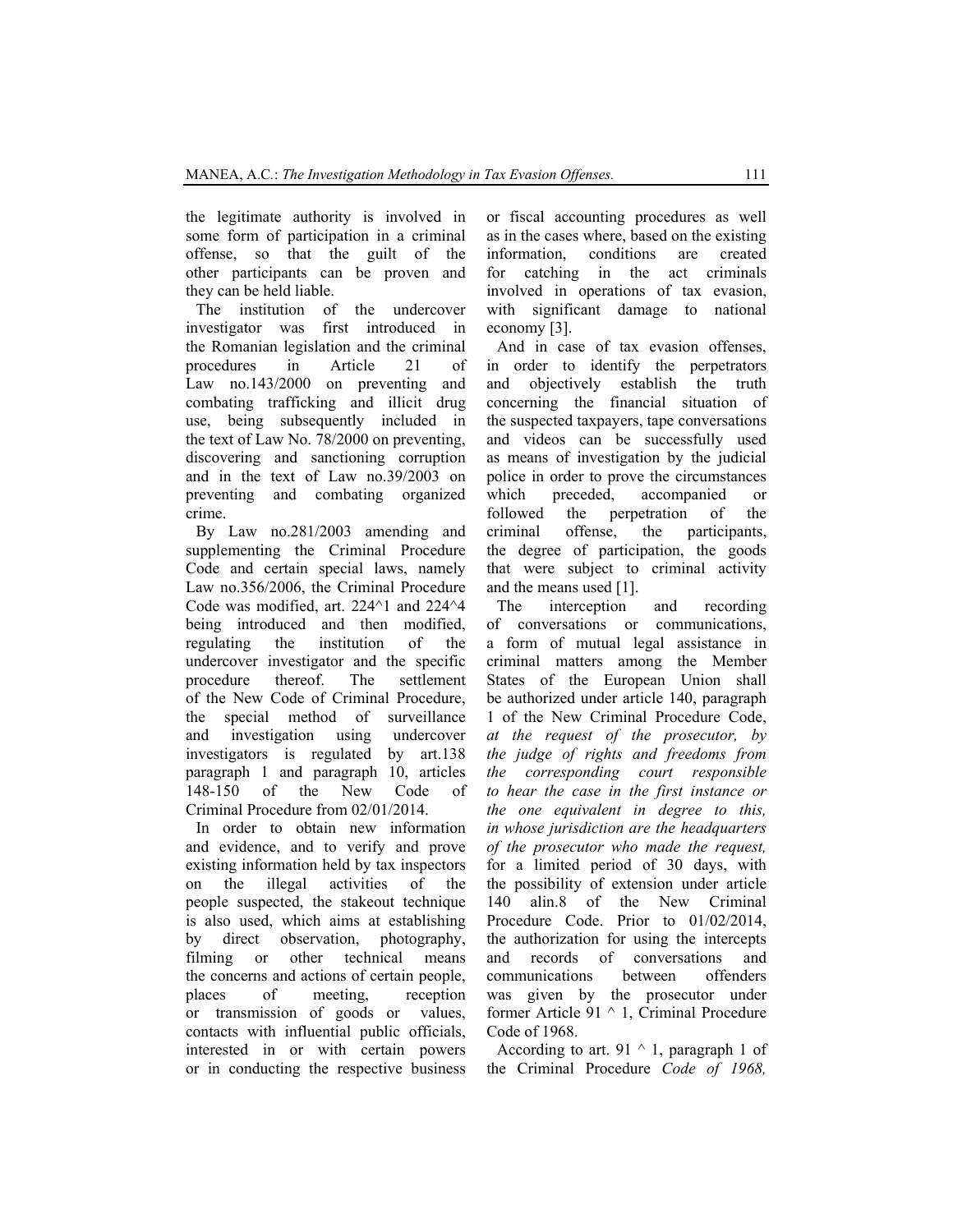*tape recordings of conversations with the motivated authorization of the prosecutor appointed by the chief prosecutor of the Department of the Public Prosecutor attached to the Court of Appeal in the cases and under the conditions provided by law, if there are solid data or clues regarding the preparation or commission of a criminal offense for which the prosecution is done ex officio, and tapping is useful in order to find the truth, can serve as evidence if the contents of the recorded conversations indicate facts or circumstances likely to contribute to finding out the truth,* while starting from 01.02.2014, according to the procedural rules on technical supervision (article 139 paragraph 2 and article 140 of the New Criminal Procedure Code) paragraph 1: *Technical supervision may be ordered during the criminal prosecution, for a period of no more than 30 days at the request of the prosecutor, by the judge of rights and freedoms from the court responsible for hearing the case in the first instance or the one equivalent in degree to this, in whose jurisdiction are the headquarters of the prosecutor who made the request* and alin.8: *A new petition for approval of the same action can only be filed if new facts or circumstances occurred or were discovered, unknown at the time of settlement of the previous petition by the judge of rights and freedoms.*

The completion of the prosecution may consist either in referring the case to the competent criminal court trial, the third stage, or its closing when from the rules of evidence adduced, the prosecutor identifies grounds for the dismissal of the case, removing prosecution or terminating prosecution under Article 17 in relation to Article 16 of the New Code of Criminal Procedure.

## **4. The third procedural step: criminal proceedings**

The third procedural step - judgment is governed by the principle of independence of evidence, the burden of proof falling on the prosecution, with the participation of the tax administration institution in the criminal proceedings as a civil party, either alone or together with other natural or legal entities who were prejudiced by the actions of the perpetrator.

Even if tax evasion offenses are mostly crimes of danger and not of result, given the main goal pursued by the perpetrator, i.e. avoiding the payment of taxes, duties and contributions to the state budget, in case of identification by expertise of some damage to the state budget, the financial administration bodies, including the National Agency for Fiscal Administration are compelled to constitute themselves as a civil part (under the conditions and limits laid down by Article 19 para 2 in conjunction with Article 20 of the New Criminal Procedure Code by the aggrieved party by committing the offense) in order to recover the damage.

Thus, the settlement of the civil side of the case is done together with adducing evidence in the criminal proceedings (Article 25 of the Criminal Procedure Code on solving new civil action in criminal proceedings), determining the amount of damage caused to the state budget, representing a circumstance in individualizing the criminal punishment in conjunction with the defendant's attitude during the process.

Separating a civil action from criminal proceedings in case of tax evasion offenses, even if justified under Article 26 in the New Criminal Procedure Code, encroaches on the criminal trial as the civil side contributes to determining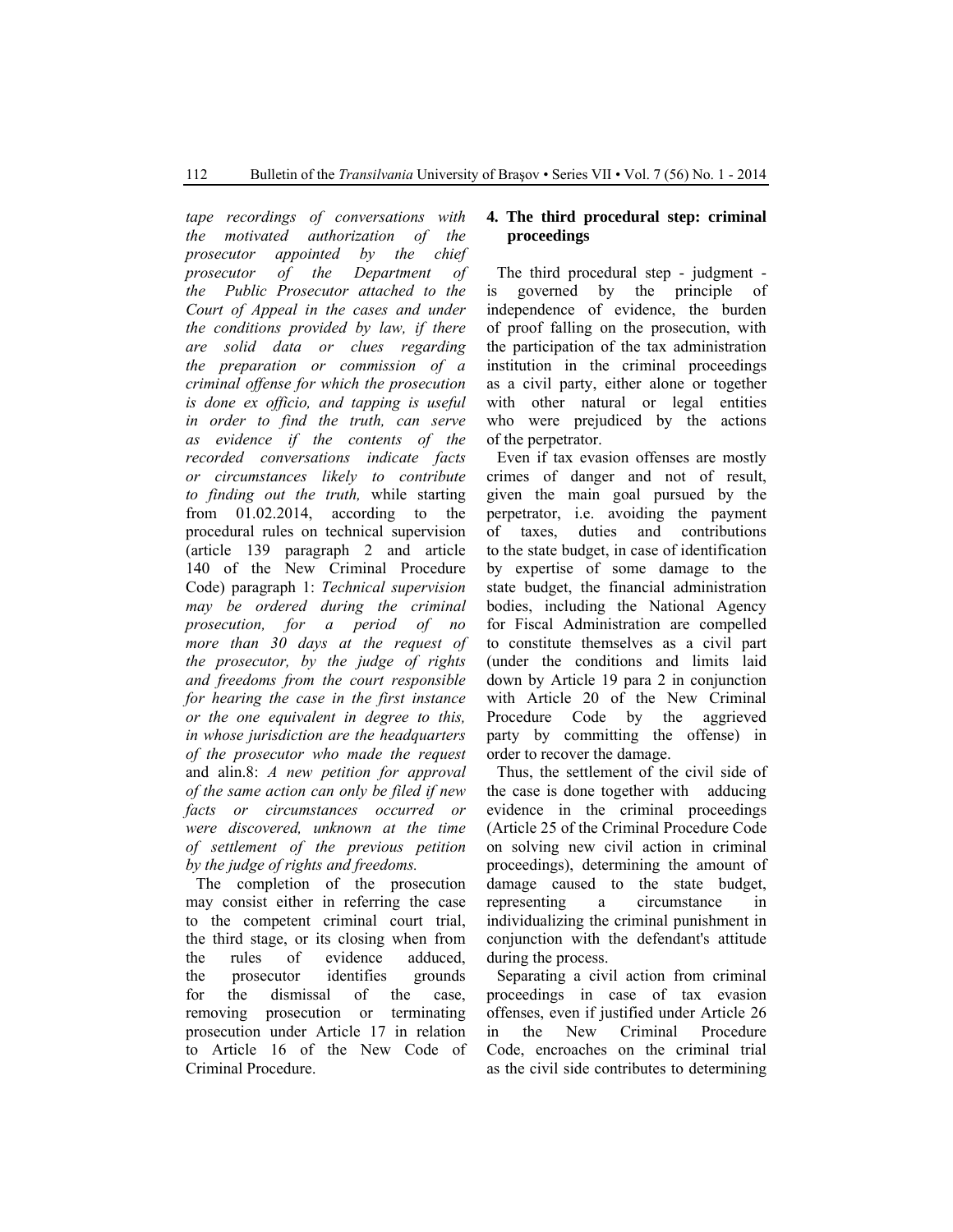the seriousness of the offense of evasion, and therefore, as I said previously, contributes to the individualization of the sentence, the court considering the extent of the damage actually incurred. On these grounds, in the court of first instance, if the cause of the civil action is separated from the criminal proceedings, the courts of appeal will invalidate the substantive decisions and send the cases back to the first trial court for retrial, also ruling the obligation of trial of the civil action in the criminal court (See Criminal Court Order no.347/23.05.2007 [7] of Alba Iulia Court of Appeal, decision rendered under the old Code of Criminal Procedure of 1968).

Given the present case mentioned above, where tax authorities do not bring the civil action in the criminal proceedings until the reading of the act of apprehension before the court, regardless of the causes, the damage being caused to the state budget, the courts must apply the provisions of art.348 Criminal Procedure Code of 1968 (art. into force on the date of delivery of the decision) and to decide ex officio on the necessary measures to repair the damage caused and determined by the evidence on record.

Thus, given the active role of the criminal court and the principle of availability of the civil action, even in case of its exercise in the trial, if the evidence adduced quantify the damage caused to the state budget by the tax evasion offense, even if the competent tax authorities do not make an entry of appearance as civil party regarding the damage caused to the state budget, the criminal court was required, under the old Code of Criminal Procedure of 1968, in this case to apply the provisions of art.348 Criminal Procedure Code of 1968 and to rule ex officio regarding the recovery of the damage caused, by ruling, if necessary,

special measures, such as the special seizure of the money taken by the prosecutors from the defendant. [Penal sentencing no.651/2011 Criminal Court of Appeal, Bucharest].

Applying the provisions of art.348 of the Criminal Procedure Code of 1968 which was in force considering that the Constitutional Court, under Decision no.80/20.05.1999 declared the provisions of article 17, paragraph 1 and paragraph 2 of the Criminal Procedure Code in 1968 unconstitutional.

Currently, regarding the exercise of civil action in criminal proceedings, the provisions of Article 20, paragraph 6, in conjunction with Article 21 paragraph 2 of the New Criminal Procedure Code are incident, according to which, only in some cases the civil action shall be initiated to the notification of the prosecutors, but the current regulation did not retain the notification *ex officio* of the court regarding the civil action in case the aggrieved party is a unit of the ones mentioned in article 145 of the old Penal Code (1968), respectively a public unit.

In the current regulation of the Code of Criminal Procedure, the prosecutor, under the aforementioned texts, exercises the civil action in order to hold somebody liable only if the aggrieved party lacks legal capacity or has limited legal capacity, which can not be the case when committing tax evasion offenses, thus becoming liable through a civil action initiated by the prosecutor ex officio being out of the question, as the institution of the civil action was regulated in the criminal proceedings under the old Code of Criminal Procedure of 1968 (Articles 17 and art.348).

It should be mentioned that in case of the admission of the civil action, the claim individualized by the court in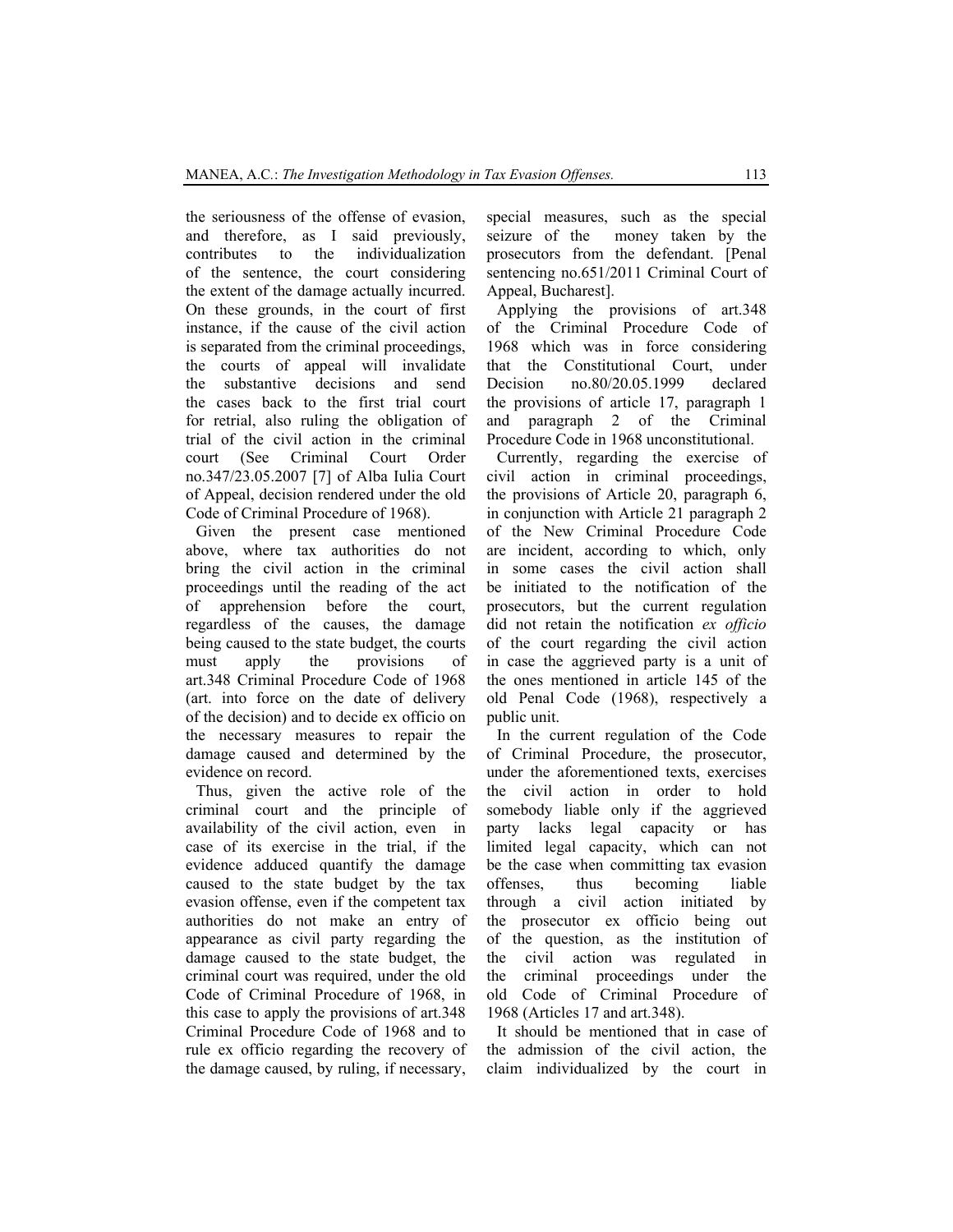charge of the defendant, being a claim owed to the state budget will follow the specific legal regime of tax claims, by holding material liability on the damage caused by the crime of tax evasion.

Concerning the actual carrying out of a tax evasion trial, it must be mentioned that it runs its course like any other criminal trial, evidence is given, there are debates, exceptions are invoked, including constitutional challenges of art, and after closing the proceedings, the court rules, establishing criminal penalties and measures in order to recover the damage caused and determined.

Referring to the submission of evidence in criminal proceedings, according to Article 99 paragraph 2 in relation to article 103 in the New Criminal Procedure Code, the evidence does not have a predetermined value, appreciation of each evidence being made by the court according to the opinion acquired after examining all the evidence, the burden of proof is on prosecution-prosecutor, for according to Article 99 paragraph 2 of the New Criminal Procedure Code, the *suspect or the accused benefits from the presumption of innocence, not being compelled to prove his/her innocence, and has the right not to contribute to his/her own prosecution.*

The idea regarding the presumption of innocence is absolute and must be interpreted in the sense that the accused or defendant never has the obligation to prove his/her innocence, even when the evidence of guilt was brought by the prosecutor [5].

Likewise, the defendant is not compelled during the criminal proceedings to require the production of evidence, with the possibility that the criminal proceedings take place only based on evidence presented by the prosecutor, if the defendant believes that the evidence is unreliable or contradictory, as well as the rules of evidence proposed to the prosecutor by the aggrieved party or parties (article 99, paragraph 3 New Criminal Procedure Code), respectively, during the trial, *the court presents evidence at the request of the prosecutor, of the aggrieved party or parties and, subsidiary ex officio, when they consider it necessary in order to form a conviction* (Article 100 para 2 New Criminal Procedure Code).

Consequently, in case the prosecution or the prosecutor does not prove with certainty the defendant's guilt and the existence of all elements of the crime of tax evasion in the evidence given in court, the solution that is required for the criminal court is the acquittal of the defendant.

Regarding the appeal against the sentence given by the court of first instance, we assert that also in cases of tax evasion offenses, these remedies of law may be exercised by the parties in the trial including the criminal and civil side, under article 409 (call), art. 410 (appeal) and art.426 (appeal for annulment).

 The new Criminal Procedure Code, in this respect, we mention the Constitutional Court Decision no. 482/2004 [6], in relation to which the civil part and the civilly responsible party can appeal also regarding the criminal side, because in case of a solution of acquittal, challenging the criminal side of the sentence is relevant in terms of the existence of damage produced by evasion and challenged by the defendant.

In case the taxpayer is wrongly convicted for tax evasion, under art.538 New Criminal Procedure Code, he/she is entitled to compensation from the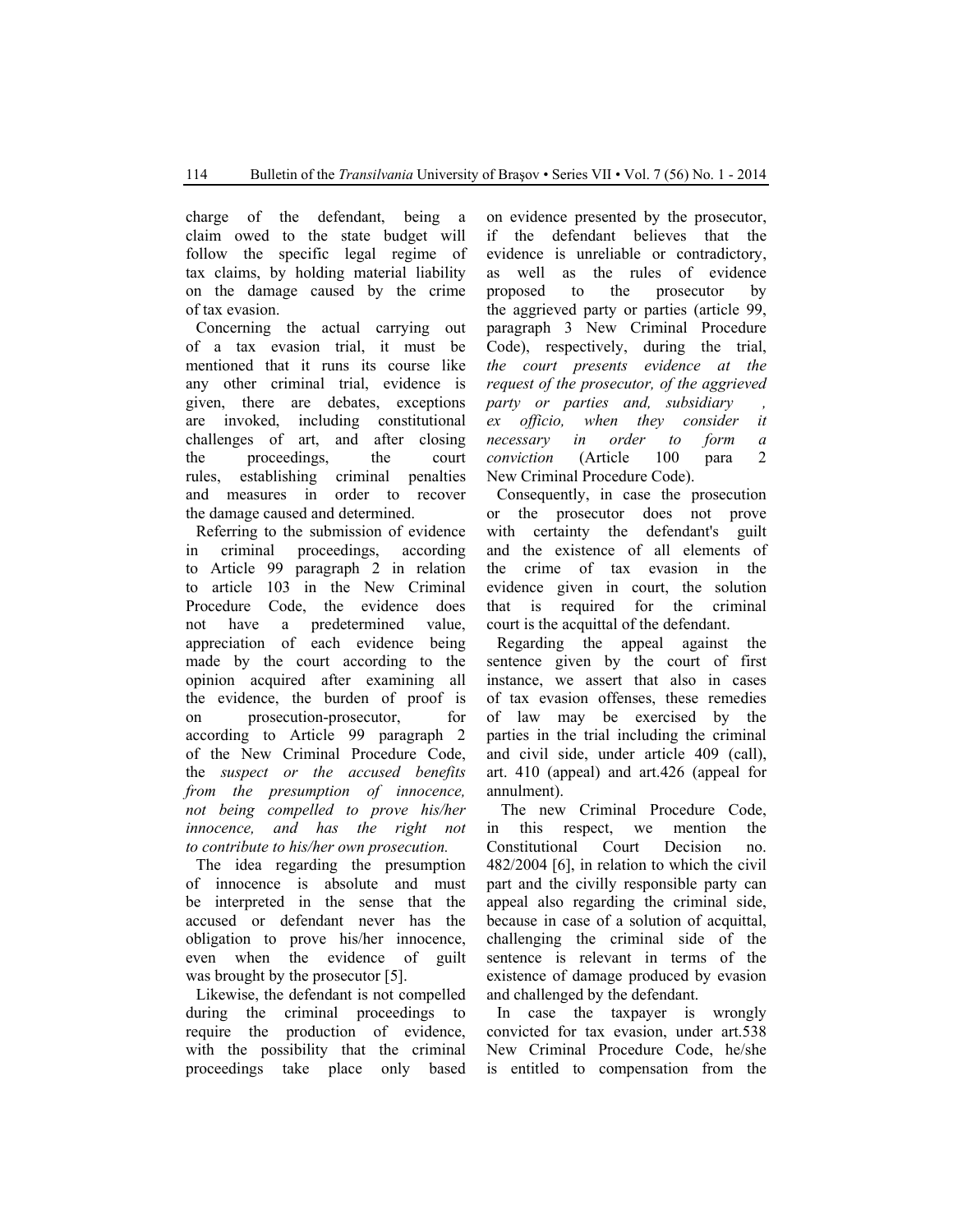state for the damage suffered, both in terms of material damage found as well as in moral prejudice assessed by applying the principle of equity [Art.504 regarding the right to compensation in cases of mistrial in the old Code of Criminal Procedure in force at the date of Order no.40/13.01.1999 Bucharest Court of Appeal; Order No.359/01.04.2011, Bucharest Court of Appeal .

#### **5. Conclusions**

The legal nature of the crime of tax evasion, the state's involvement as a passive subject in the offense as a civil party in the procedural framework determined and continues to determine, under the new Criminal Procedure Code, certain peculiarities in the procedure of prosecution and trial of the offenses of tax evasion.

Using the method of criminal investigation with undercover investigators or the method of interception by technical surveillance of people suspected of committing tax evasion are useful and necessary to gather the evidence, given that tax evasion is generally a crime of danger, not likely to be discovered in the act, for which the provisions of article 293 shall not apply and neither those of article 298 New Code of Criminal Procedure.

Sometimes these special investigative procedures may be used to establish the extent of the damage, providing clues that could escape the vigilance of fiscal or criminal controls or could produce subsequent effects.

The current regulation on the initiation of civil action ex officio by the prosecutor, in terms of Articles 19-20 New Code of Criminal Procedure is in accordance with the provisions of the Constitution and of the

Constitutional Court, as belonging to the sphere of "public domain" of tax administrative authorities or the local or central administrativeterritorial budget holders but does not justify, under the Constitution and the principles of non-discrimination, the start-up of the proceedings ex officio, at the request of the prosecutor or the court, if the aggrieved party, the state authorities, did not make the necessary efforts to recover the damage caused to the state budget.

#### **References**

- 1. Bercheşan, V.: *Criminal Research Criminology - Theory and Practice*. *Complete Guide of Criminal Investigation*, Second edition. Bucharest. ICAR Publishing House, 2002.
- 2. Costea, I.M.: *Combaterea evaziunii fiscal şi frauda comunitară* (*Combating tax evasion and community fraud*)*.* Bucharest. CH Beck Publishing House, 2010.
- 3. Florescu, D.A.P., Bucur, D., Mrejeru, Th., Pantea, M., Martinescu, A., Manea, V.: *Evaziune fiscală* (*Tax evasion*). Bucharest. Universul Juridic Publishing House, 2013.
- 4. Theodoru, Gr.: *Tratat de procedură penală (Treatise of criminal procedural law),* the 2nd edition. Bucharest. Hamangiu Publishing House, 2008.
- 5. Volonciu, N.: *Tratat de procedură penală)* volumul I (*Treatise of Criminal Procedure. General part/1*). Bucharest. Paideia Publishing, 1996.
- 6. \*\*\* *Alba Iulia Court of Appeal, Criminal Decision no.347/23.05.2007, case* available at http://portal.just.ro/57/Lists/Jurisprude nta/DispForm.aspx?ID =  $61$